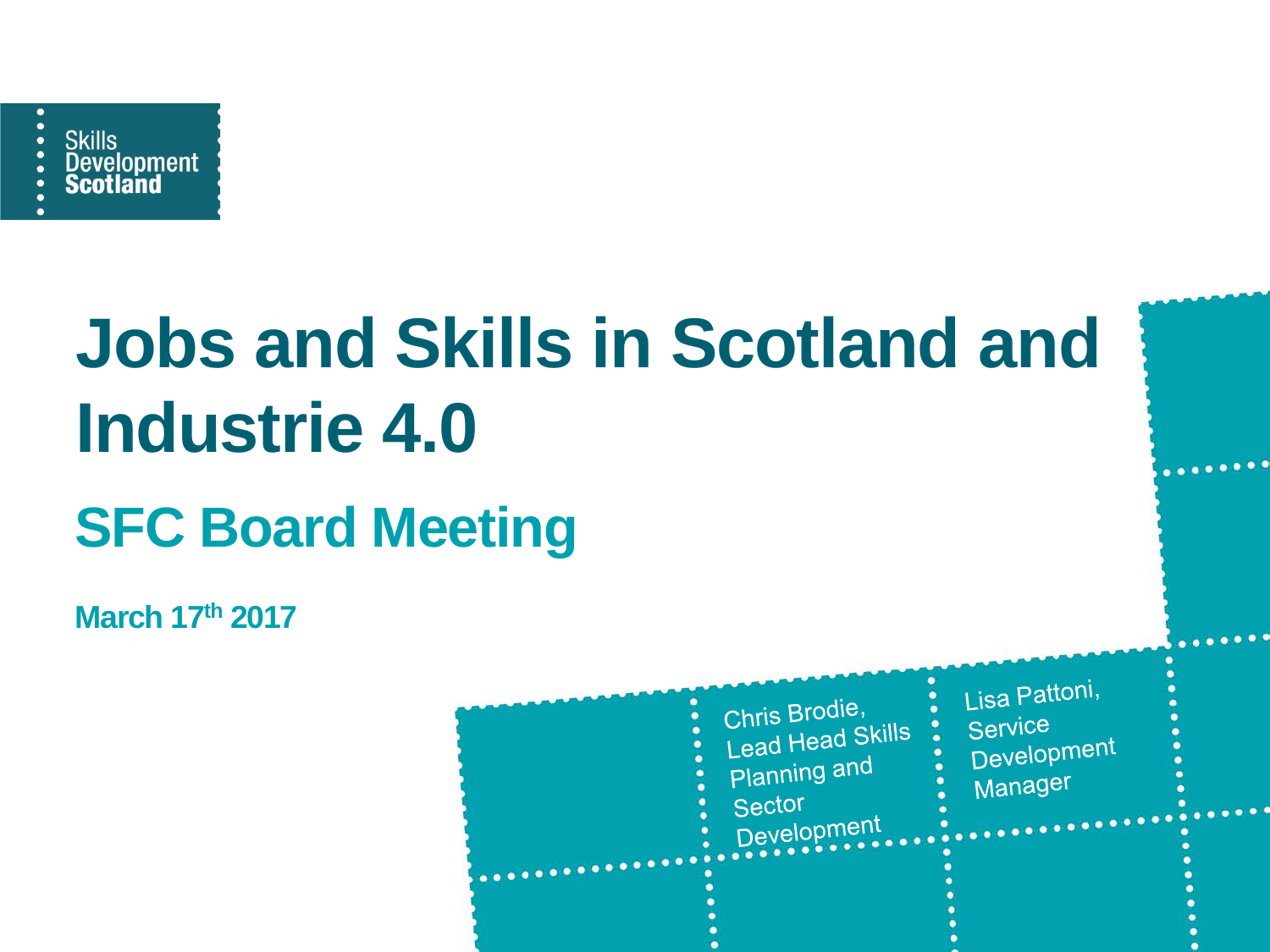### **Structure of the presentation**

- Jobs and Skills in Scotland What's happened in the Scottish labour market since the great recession?
- **-** Looking to the future what do the forecasts say; and potential disruptors
- $\blacksquare$  Industrie and skills 4.0
- Key messages
- Implications for the Scottish Skills System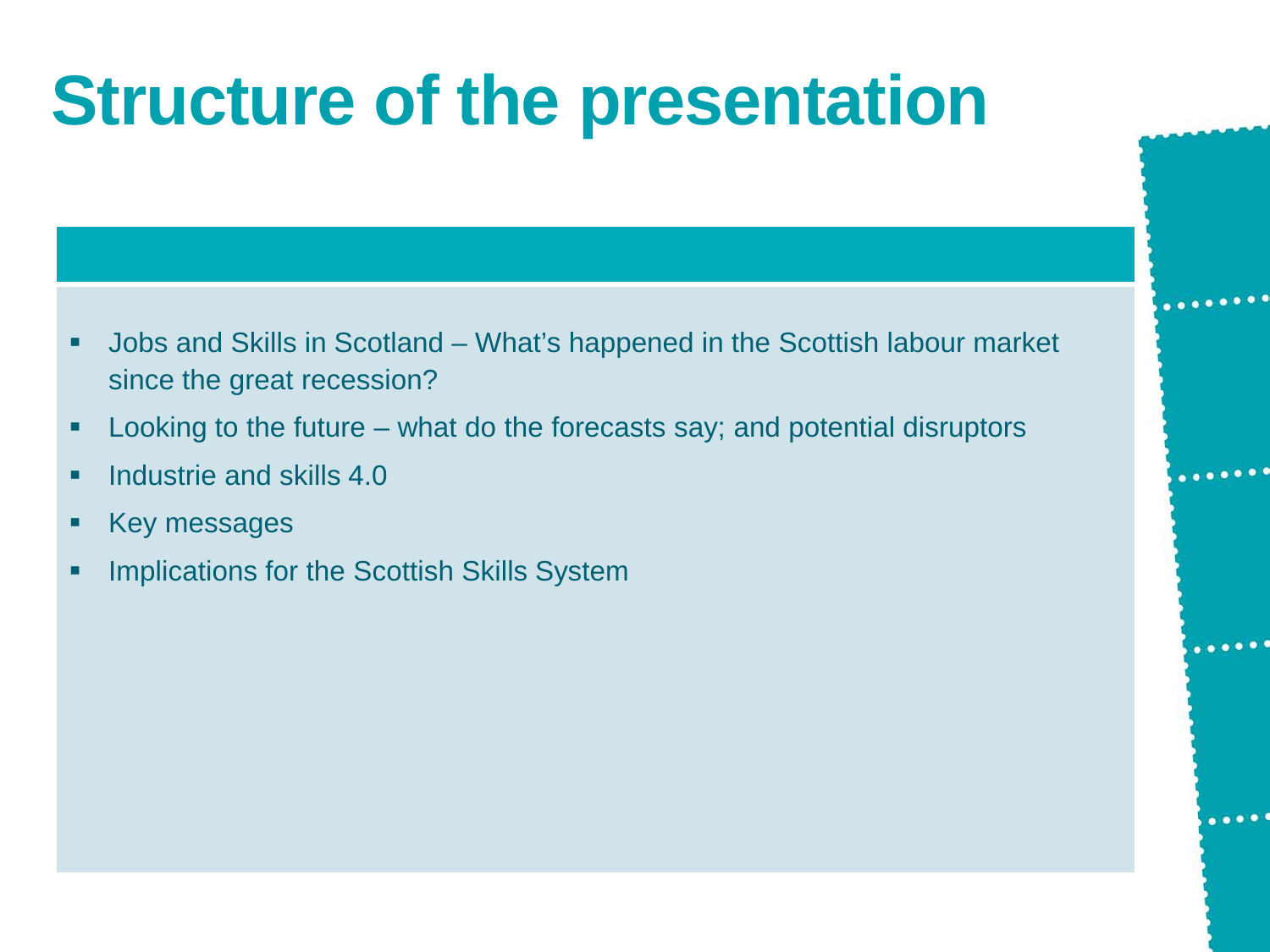### **Economic Recession to Recovery**

#### **Recession and Recovery in Scotland**

#### *Output*

|                                             | Output at recession trough v 2008 |          | Output at Q2 2015 v 2008 |          |
|---------------------------------------------|-----------------------------------|----------|--------------------------|----------|
| <b>Sector</b>                               | <b>Scotland</b>                   | UK       | <b>Scotland</b>          | UK       |
| All economy                                 |                                   |          |                          |          |
| <b>Construction</b>                         | -22.70%                           | -18.90%  | 16.50%                   | -4.00%   |
| <b>Manufacturing</b>                        | -16.50%                           | -12.50%  | -7.60%                   | $-6.40%$ |
| <b>Services</b>                             | $-3.20%$                          | -4.20%   | 3.40%                    | 10.9     |
| Distribution, Hotels &<br>Catering          | $-5.30%$                          | $-9.40%$ | 4.40%                    | 9.50%    |
| Government & other<br>services              | N/A                               | N/A      | 2.00%                    | 6.00%    |
| Transport, Storage &<br>Communications      | $-15.20%$                         | $-9.90%$ | $-13.20%$                | 8.40%    |
| <b>Business &amp; Financial</b><br>Services | $-5.50%$                          | $-4.80%$ | 7.30%                    | 14.20%   |
| <b>Financial services</b><br>only           | $-15.70%$                         | N/A      | $-13.70%$                | N/A      |

Source: Adapted from Fraser of Allander. March 2016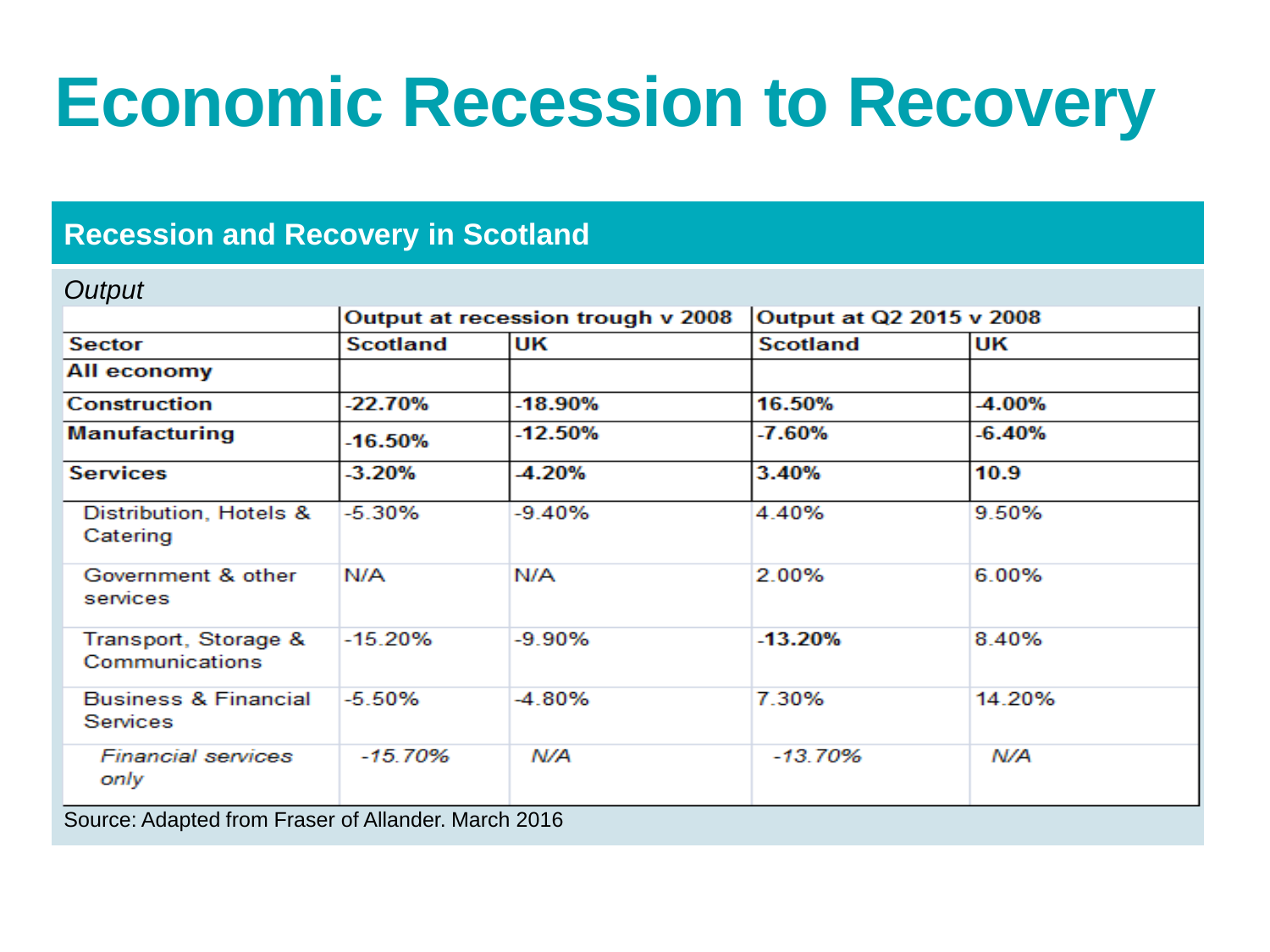## **Regional disparities**

Based on an assessment of employment growth, productivity, earnings and unemployment:

| <b>Weak performance</b><br>and recovery                                                                             | <b>Moderate</b><br>performance and<br>recovery                                  | <b>Strong performance</b><br>and recovery                                                 |
|---------------------------------------------------------------------------------------------------------------------|---------------------------------------------------------------------------------|-------------------------------------------------------------------------------------------|
| <b>Borders</b><br><b>Dumfries and Galloway</b><br><b>Ayrshire</b><br><b>Tayside</b><br><b>Highlands and Islands</b> | <b>West Lothian</b><br>Lanarkshire<br><b>West Region</b><br><b>Forth Valley</b> | Glasgow,<br>Aberdeen City and<br><b>Shire</b><br><b>Edinburgh and</b><br>Lothians<br>Fife |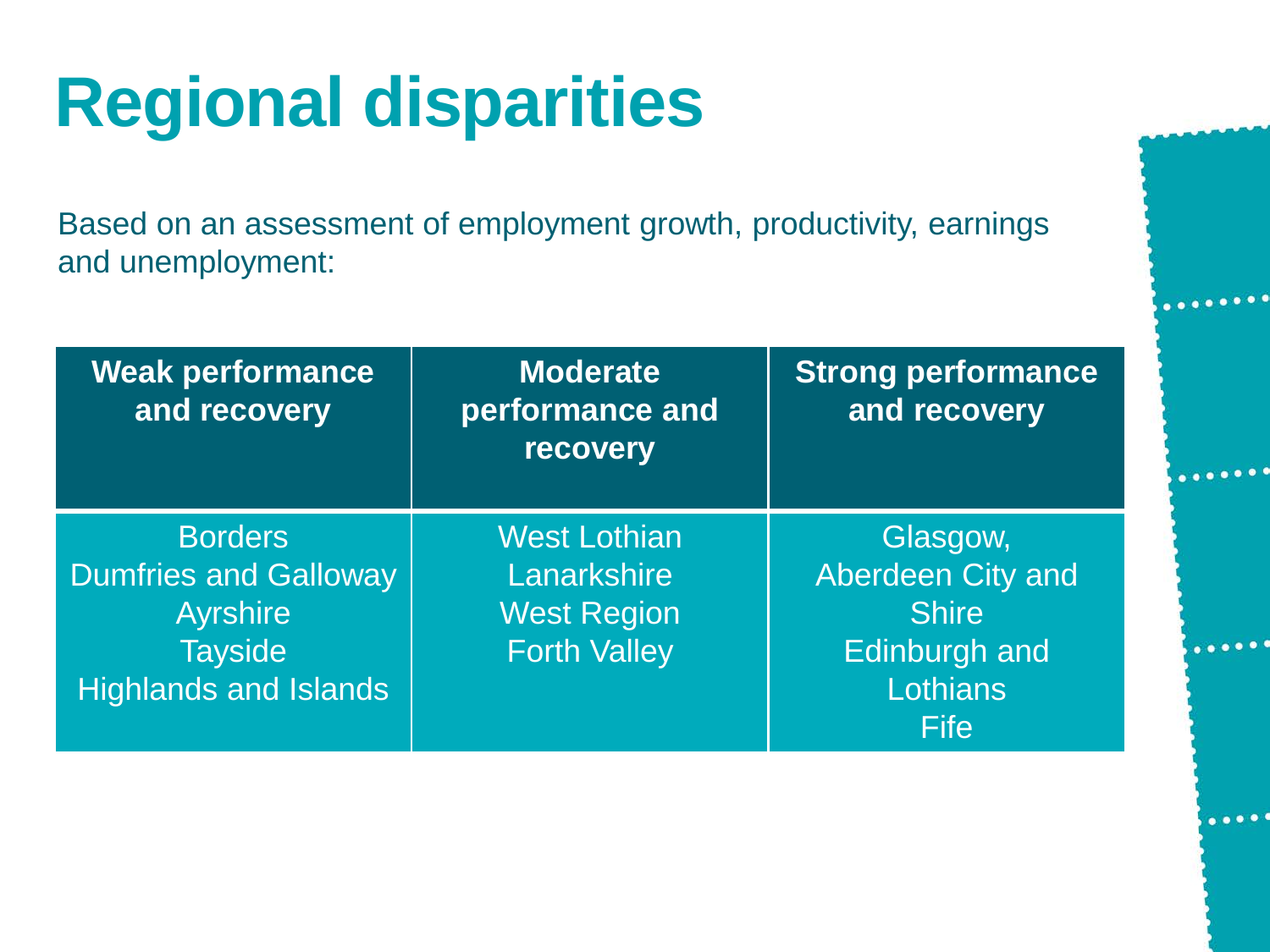### **Jobs in Scotland**

- Total employment in Scotland continued to fall until 2012, but has risen sharply since
- Total employment now 0.4% greater than 2008 peak (v 3.4% UK)
- And dominated by private sector 7.1% growth v -6.9% in public sector



Source: ONS, Annual Population Survey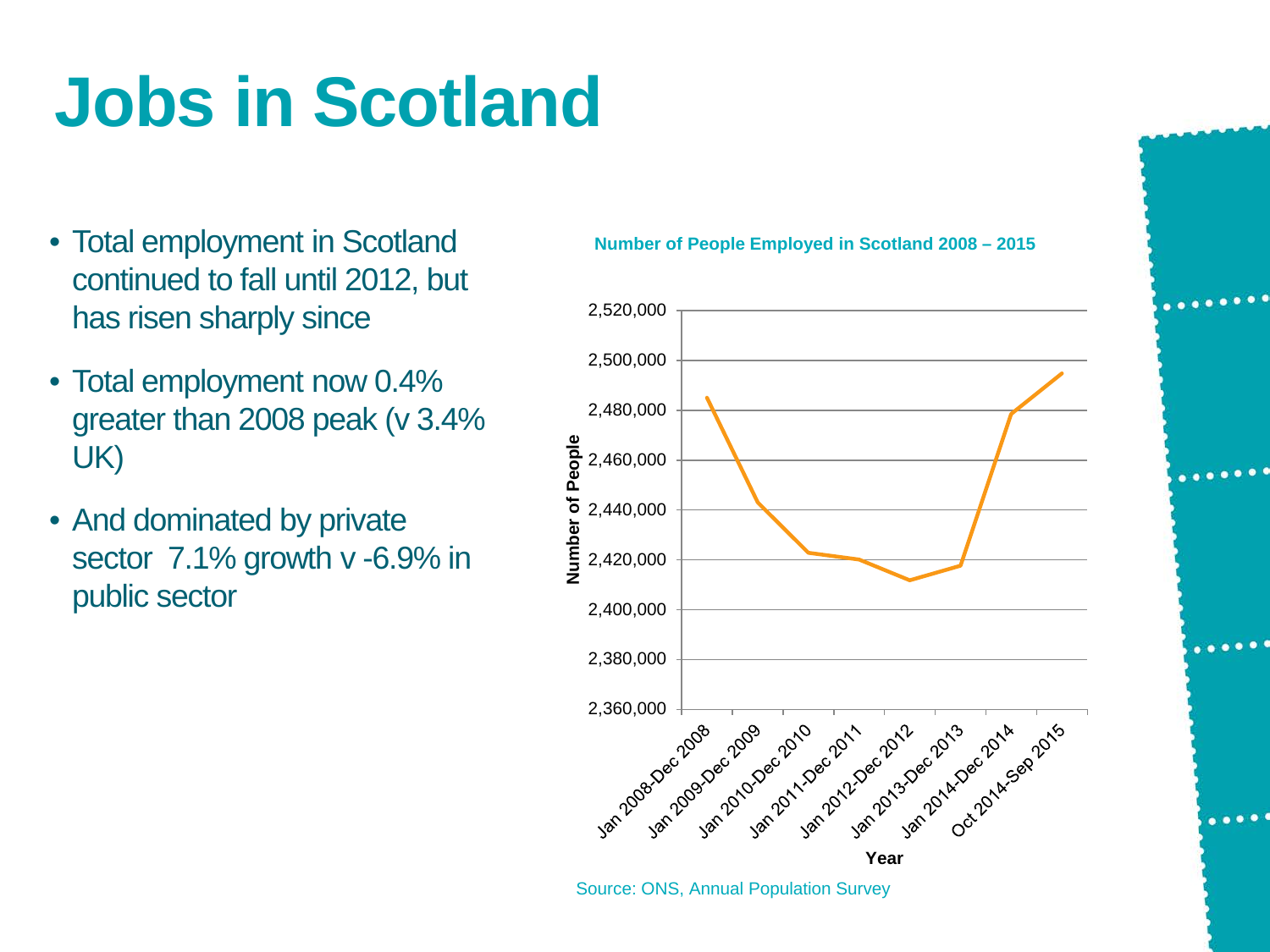## **The productivity challenge**

#### **Productivity in Scotland**

 UK trails G7 advanced economies on productivity by 18 percentage points and Scotland trails UK.

 $.........$ 

.....

- UK v US: UK trails productivity across all sectors, especially manufacturing.
- **UK v Europe** 
	- manufacturing productivity in line with France/ Germany.
	- significant deterioration versus Europe in financial services and private service sector.
- Productivity improvements have been muted at a Scottish level over the last six years
- Fraser of Allander Institute argue that total factor productivity in Scotland is much lower than UK
- Recent reported 'growth' in productivity down to reduction in contracted hours / hours worked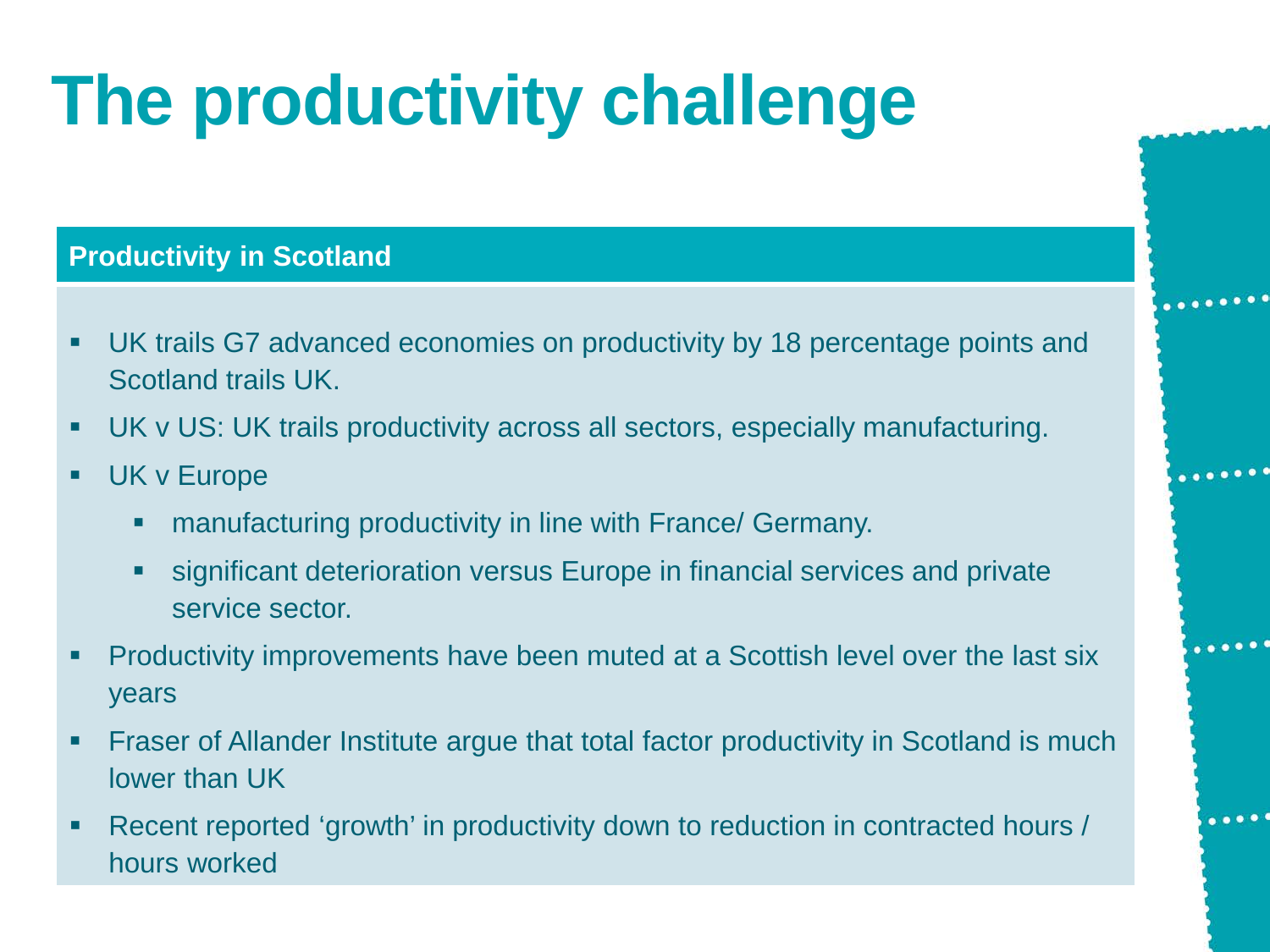## **Low Pay/In Work Poverty**

- Low pay particular challenge for some groups women, younger people, older workers, those with no qualifications, some ethnic groups, lone parents, people with disabilities
- In 2013/14, 430,000 people living in relative poverty were living in a household with at least one person working (58% of those in poverty)

 $\bullet\bullet\bullet\bullet\bullet$ 

#### **Number of People in Poverty in Scotland living in Working Households**

| Year    | <b>All People in In-Work Poverty (After</b> |  |  |
|---------|---------------------------------------------|--|--|
|         | <b>Housing Costs)</b>                       |  |  |
| 2008/09 | 450,000                                     |  |  |
| 2009/10 | 440,000                                     |  |  |
| 2010/11 | 430,000                                     |  |  |
| 2011/12 | 380,000                                     |  |  |
| 2012/13 | 510,000                                     |  |  |
| 2013/14 | 430,000                                     |  |  |

**Source: Scottish Government, from DWP**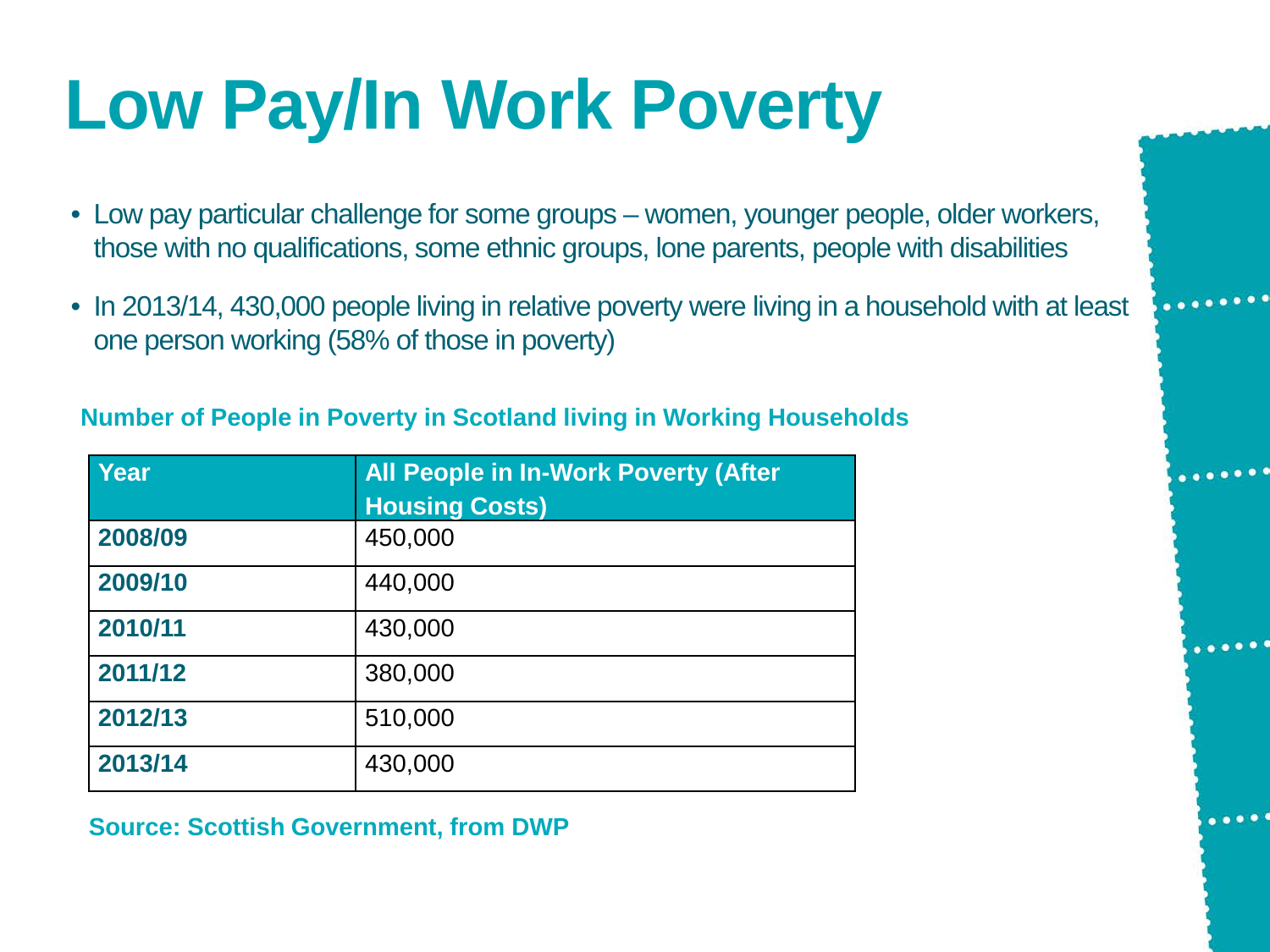### **The rise of non standard work**

#### **The Rise of Non-Standard Work**

*Employment change in Scotland and the UK, 2008 – 2015*

|                      | <b>Scotland</b> |         | UK       |        |        |         |
|----------------------|-----------------|---------|----------|--------|--------|---------|
| Sector               | 2008            | 2015    | Change   | 2008   | 2015   | Change  |
|                      | (0.000)         | (0.000) |          | (.000) | (000)  | %       |
| Full time employment | 1,858           | 1,867   | $+0.5%$  | 21,206 | 22,133 | $+4.3%$ |
| Part time employment | 647             | 696     | $+7.5%$  | 7,098  | 7,589  | $+6.5%$ |
| Self employment      | 265             | 301     | $+13.6%$ | 3,804  | 4,568  | $+20%$  |
| <b>Temporary</b>     | 126             | 139     | $+10.3%$ | 1,139  | 1,618  | $+42%$  |
| employment           | (2011)          |         |          | (2011) |        |         |

Source: Labour Force Survey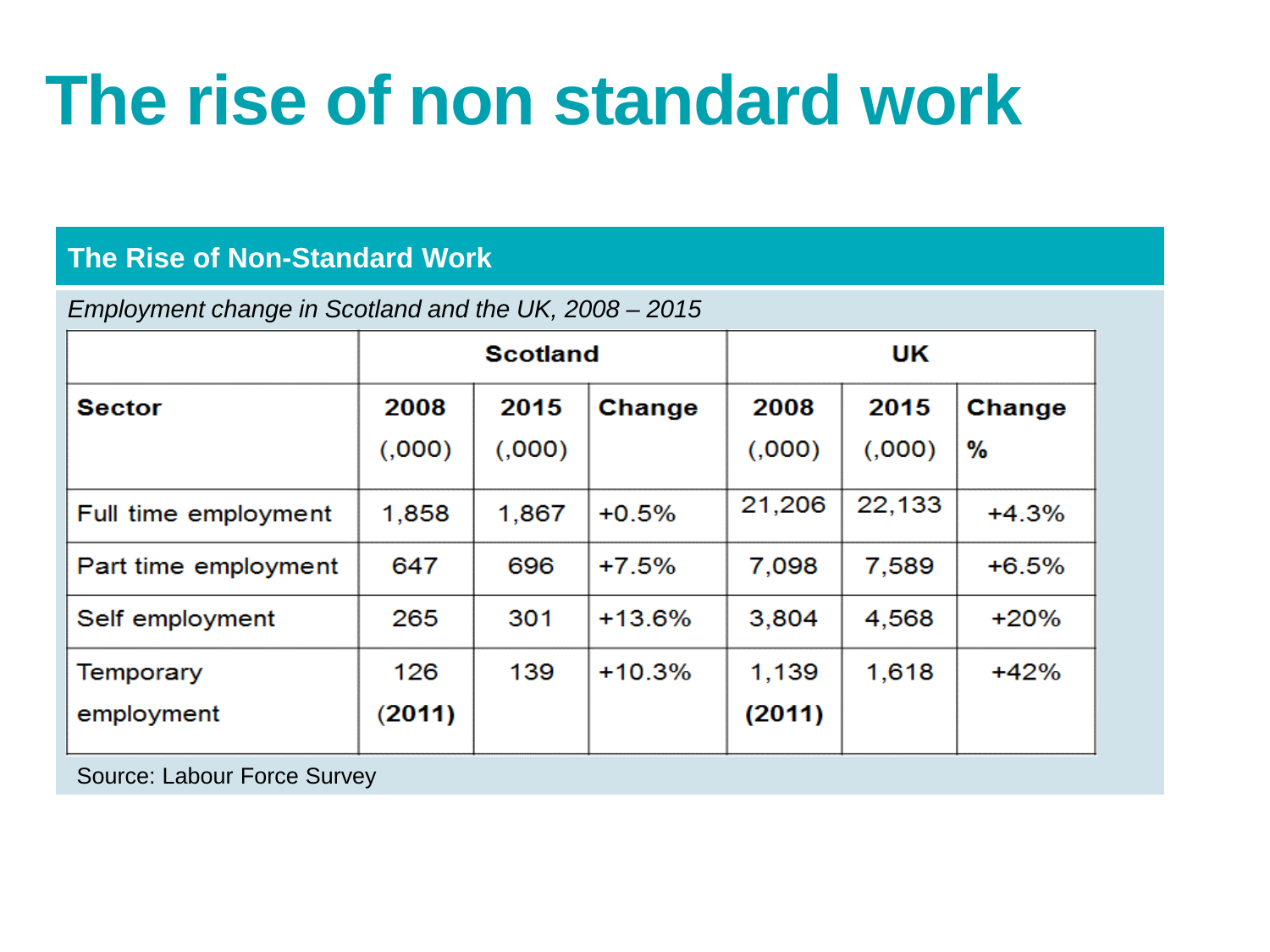### **Hour glass labour market?**

#### **Occupational Shifts**

### **Change in Employment by occupation** 2009-2015 '000s

Managers, directors & senior officials Professional occupations Associate professional & technical... Administrative & secretarial occupations Skilled trades occupations Caring, leisure & other service occupations Sales & customer service occupations Process, plant & machine operatives **Elementary occupations** 

-30.0-20.0-10.0 0.0 10.0 20.0 30.0 40.0 50.0 60.0

Source: 2011 Census, Labour Force Survey, Oxford Economics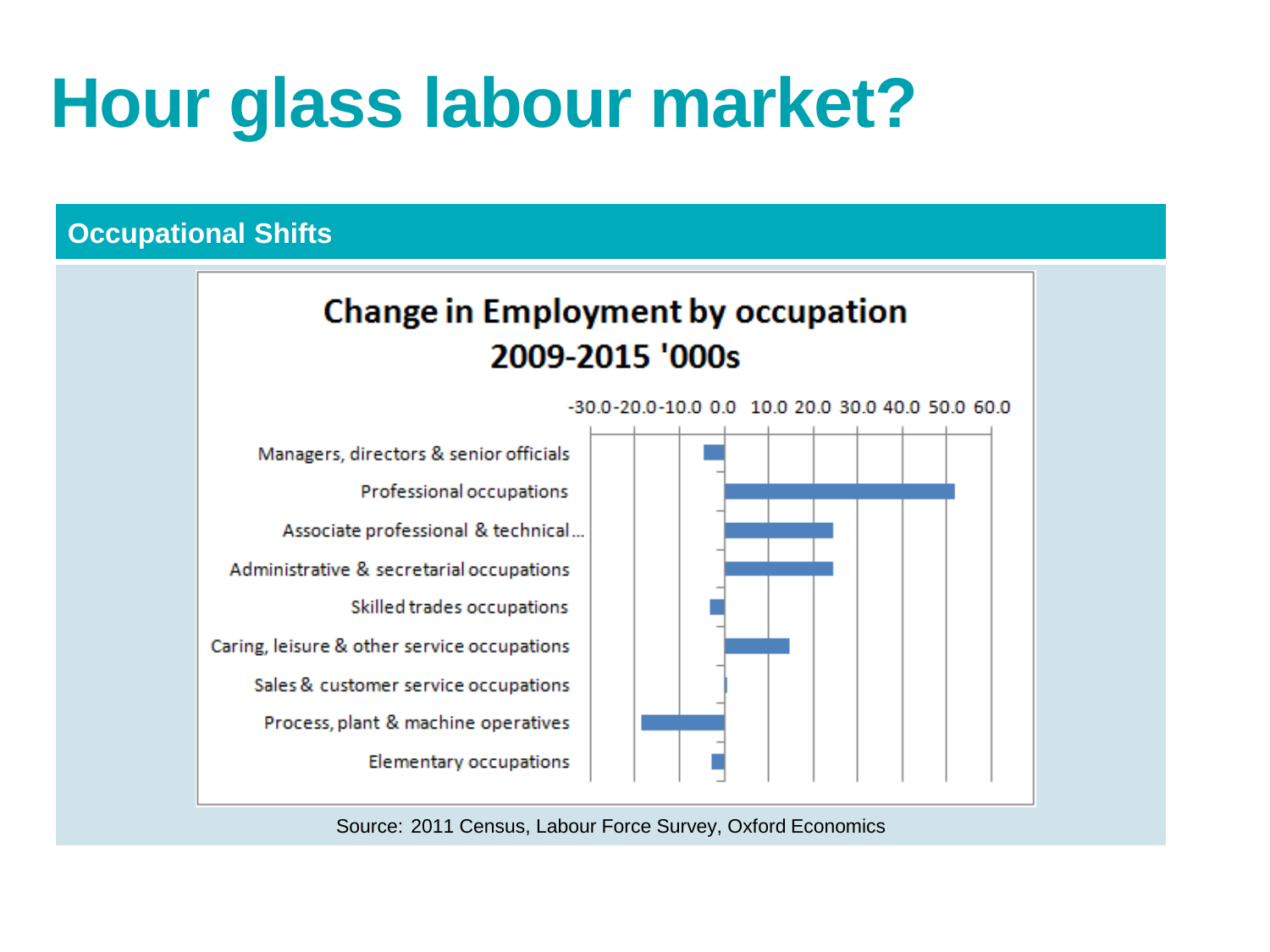### **Skills Challenges**

#### **Current Skills Challenges in Scotland (From Employer Skills Survey 2015)**

- Steep rise in vacancies from 54,000 (2013) to 74,000 (2015) reflecting higher demand for labour
- Proportion of establishments reporting Skills Shortage Vacancies in Scotland rose from 3% (2011) to 4% (2013) and 6% (2015) – in line with UK trends
- Proportion of establishments reporting skills gaps fell to 14% (2015) same as at UK level
- Increasing levels of **under-employment and under-utilisation of skills**  32% of establishments reported at least one member of staff with both skills and qualifications above the level required for the job
- Skills shortages and recruitment difficulties are likely to be a permanent feature of the Scottish labour market, particularly where experienced labour is required
- Along with under-employment and under-utilisation of skills, this will make improving productivity a challenging task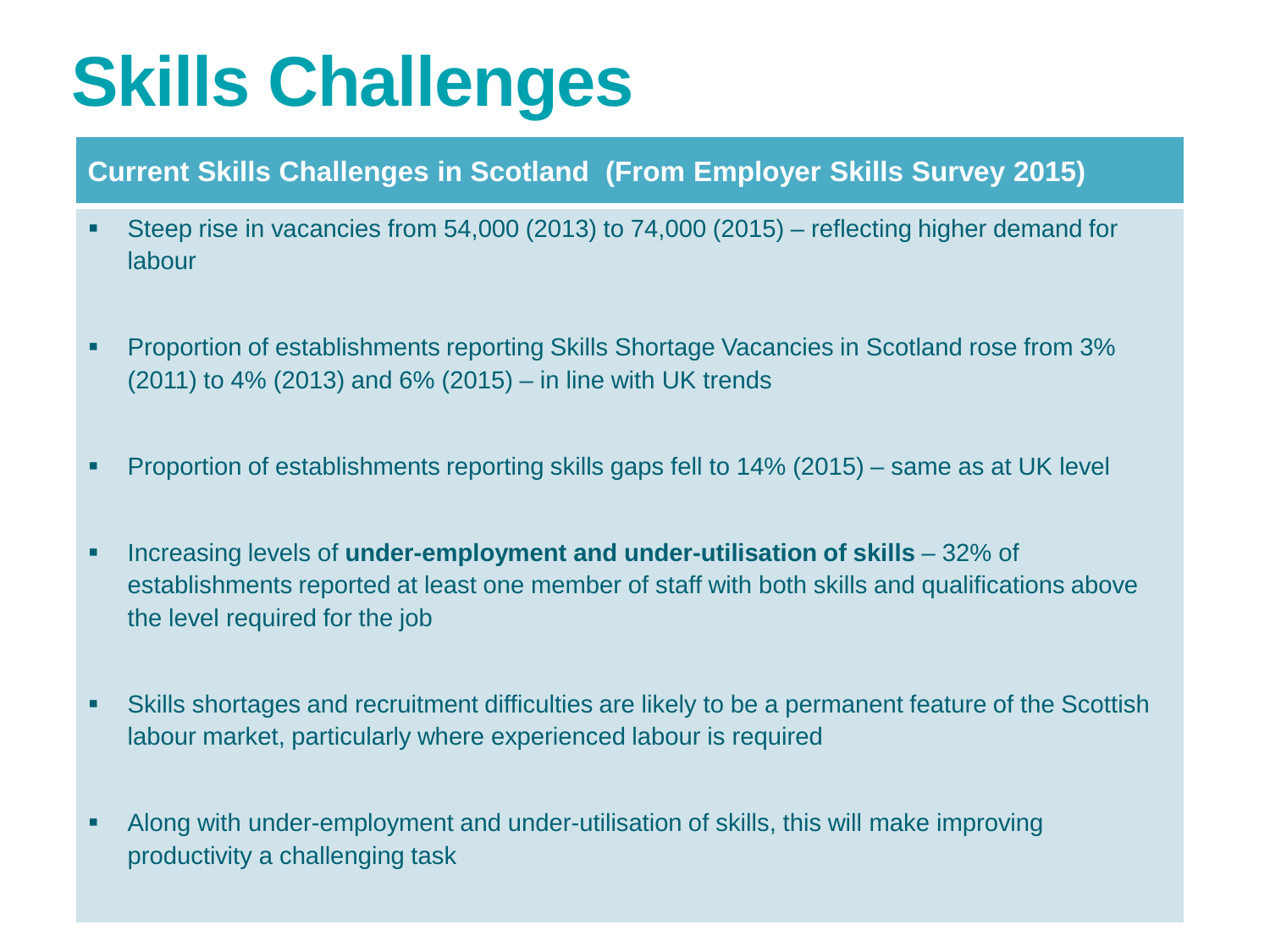### **The Future – Employment by Industry**

- Growth of c 26,500 jobs 2015 2024 (down significantly from pre BREXIT forecast
- Continuation of stronger growth for women, and in part time work

#### **Looking Forward - Employment**

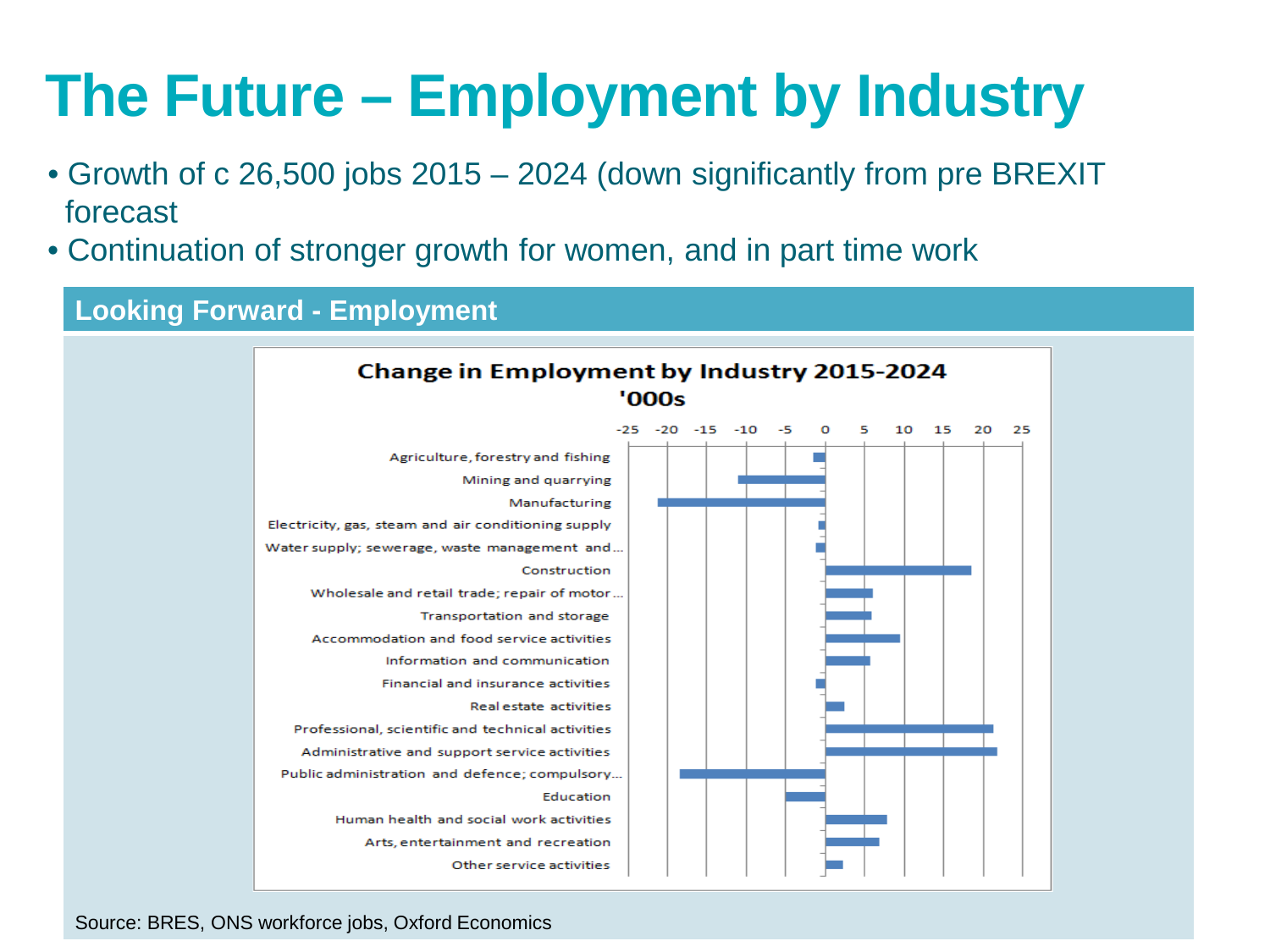### **The Future – Total Jobs Requirement**

#### **Looking Forward – Total Jobs requirement**

Total jobs requirement from 2016-2024

| <b>Occupation</b>                      | <b>Expansion</b><br>demand | <b>Replacement</b><br>demand | <b>Total jobs</b><br>requirement |
|----------------------------------------|----------------------------|------------------------------|----------------------------------|
| Managers, directors & senior officials | 1,700                      | 51,600                       | 53,300                           |
| Professional occs                      | 8,500                      | 229,400                      | 237,900                          |
| Assoc professional & technical occs    | 1,200                      | 80,900                       | 82,100                           |
| Admin & secretarial occs               | $-3,900$                   | 96,000                       | 92,100                           |
| Skilled trades occs                    | 4,700                      | 87,600                       | 92,300                           |
| Caring, leisure & other service occs   | 7,400                      | 83,800                       | 91,200                           |
| Sales & customer service occs          | 2,500                      | 106,500                      | 109,000                          |
| Process, plant & machine operatives    | $-1,700$                   | 43,300                       | 41,600                           |
| <b>Elementary occs</b>                 | 6,100                      | 175,000                      | 181,100                          |
| <b>Total</b>                           | 26,500                     | 954,100                      | 980,600                          |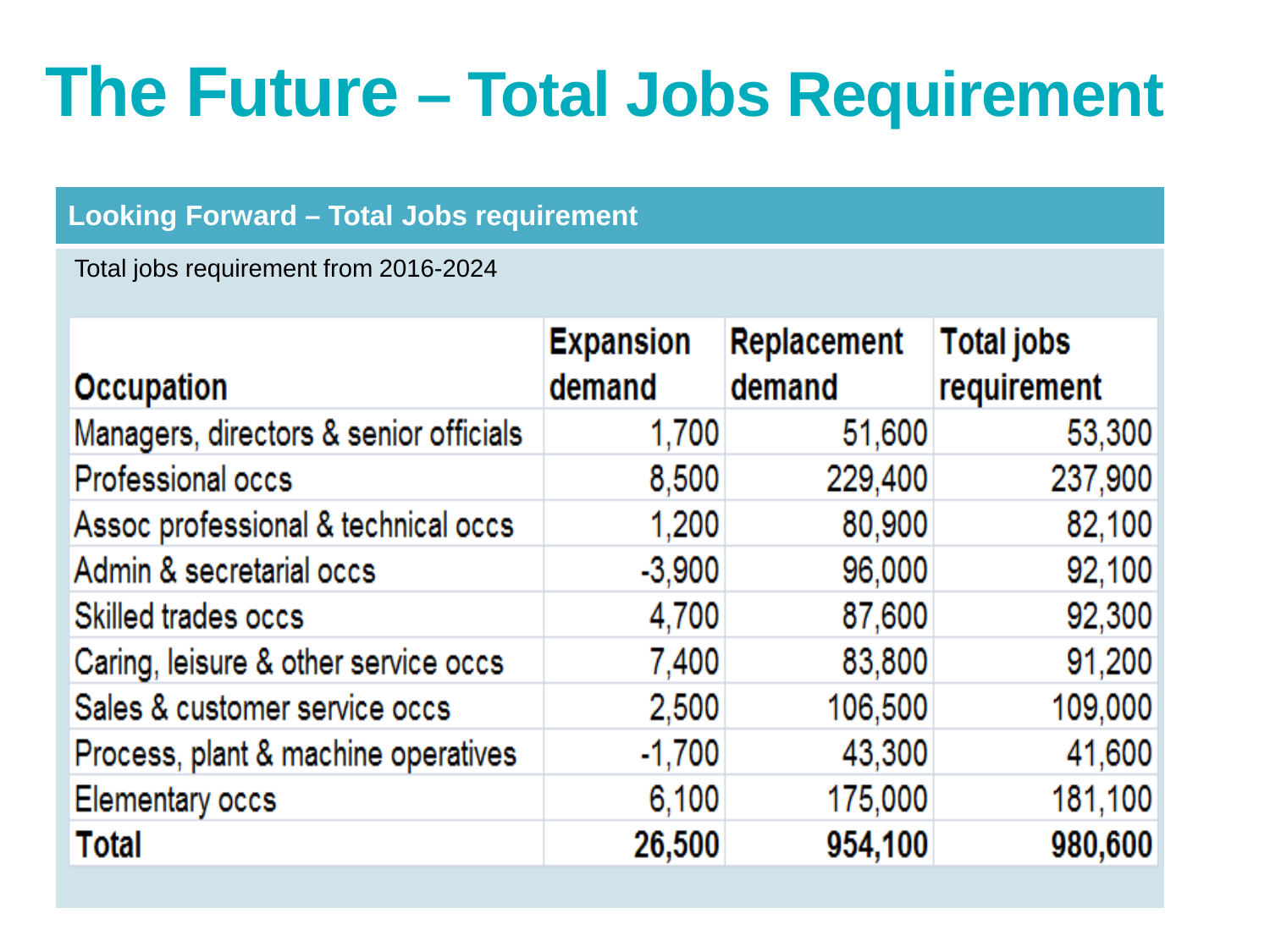### Industrie and Skills 4.0

- ◆ Technology is the accelerant of change
- Rate of change is exponential
- New skill-set required to navigate constant state of flux

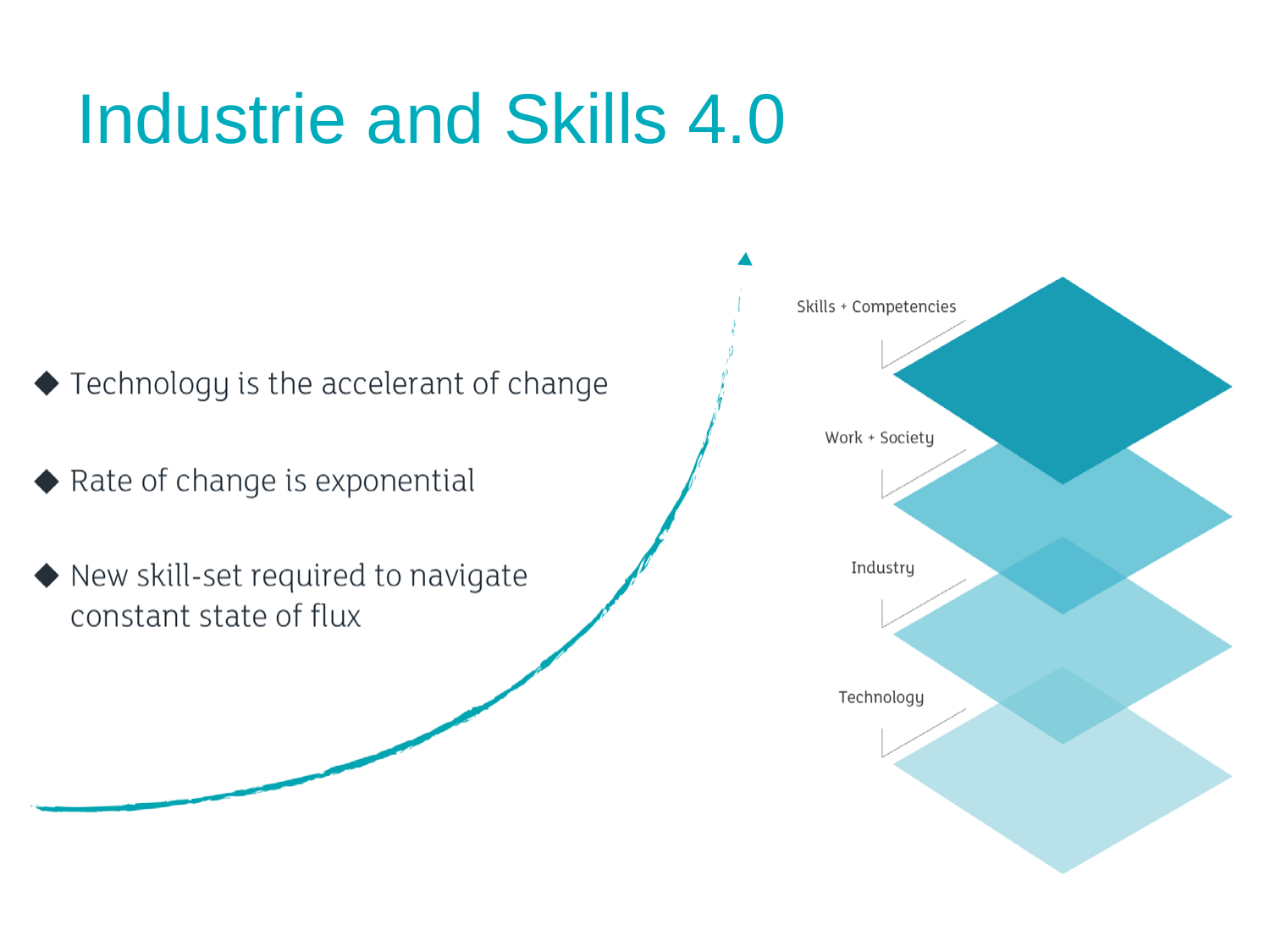### **The future of work**



- **Convergence of products and services**
- •**Project based work**
- **Collaborative work**
- •**Flat organisational structures**
- •**Global labour market**
- **Changing workforce demographics**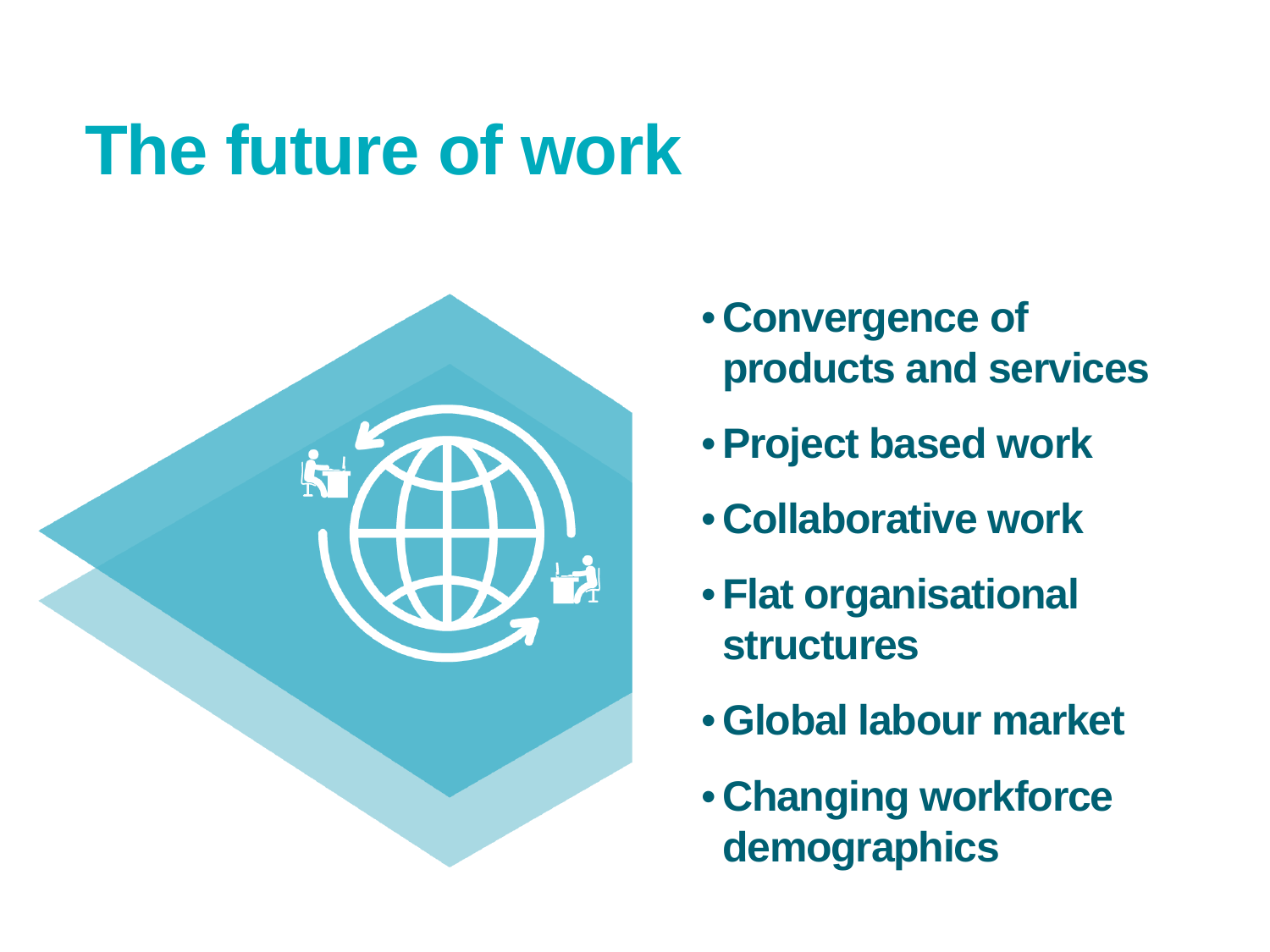### **Skills for the future**



- **Resilience**
- •**Entrepreneurialism**
- •**Problem solving**
- •**Social skills**
- **Creativity**
- **Manipulating technology**
- **Managing complexity**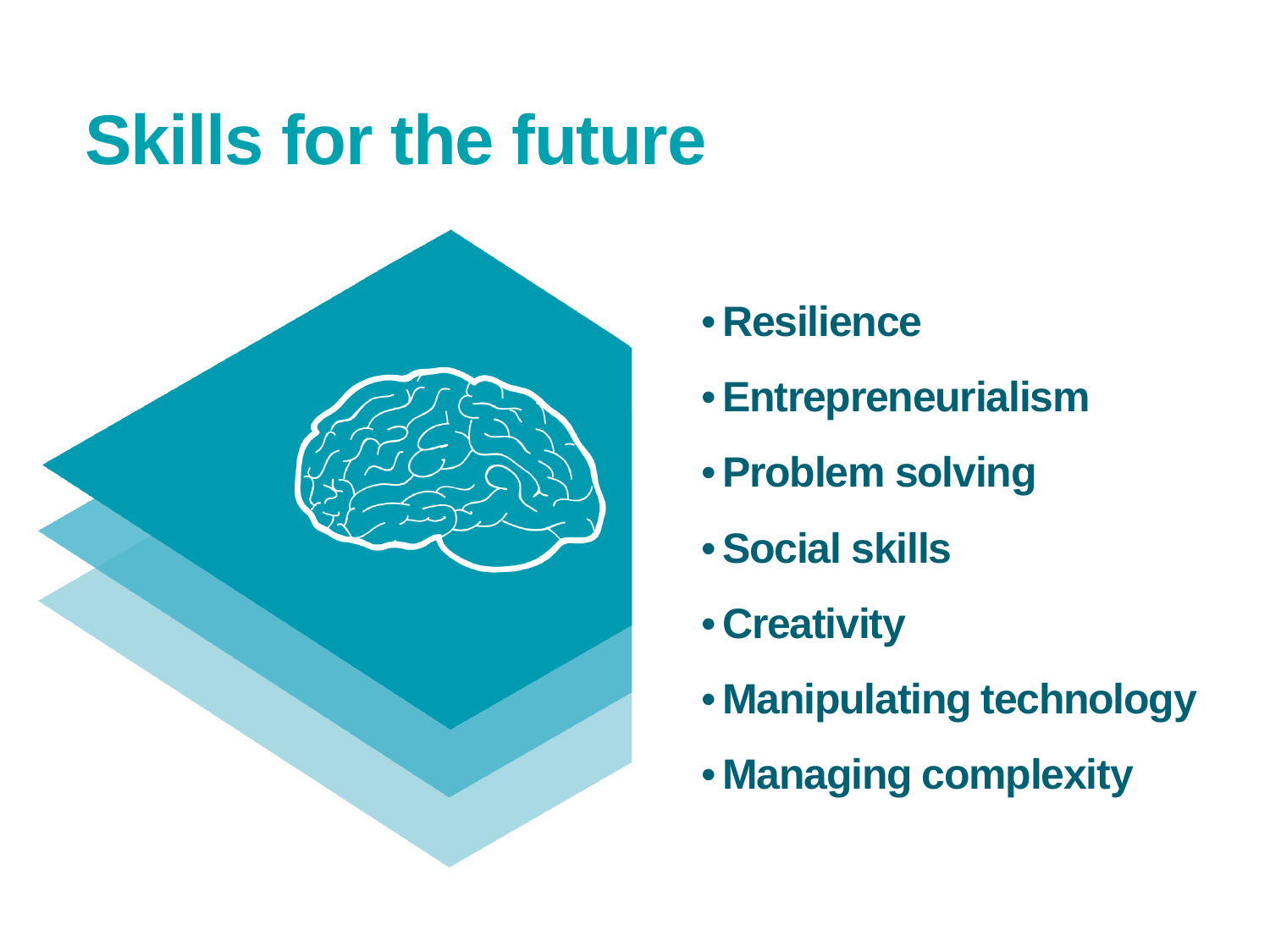### **What can we learn from the key attributes of top OECD countries?**

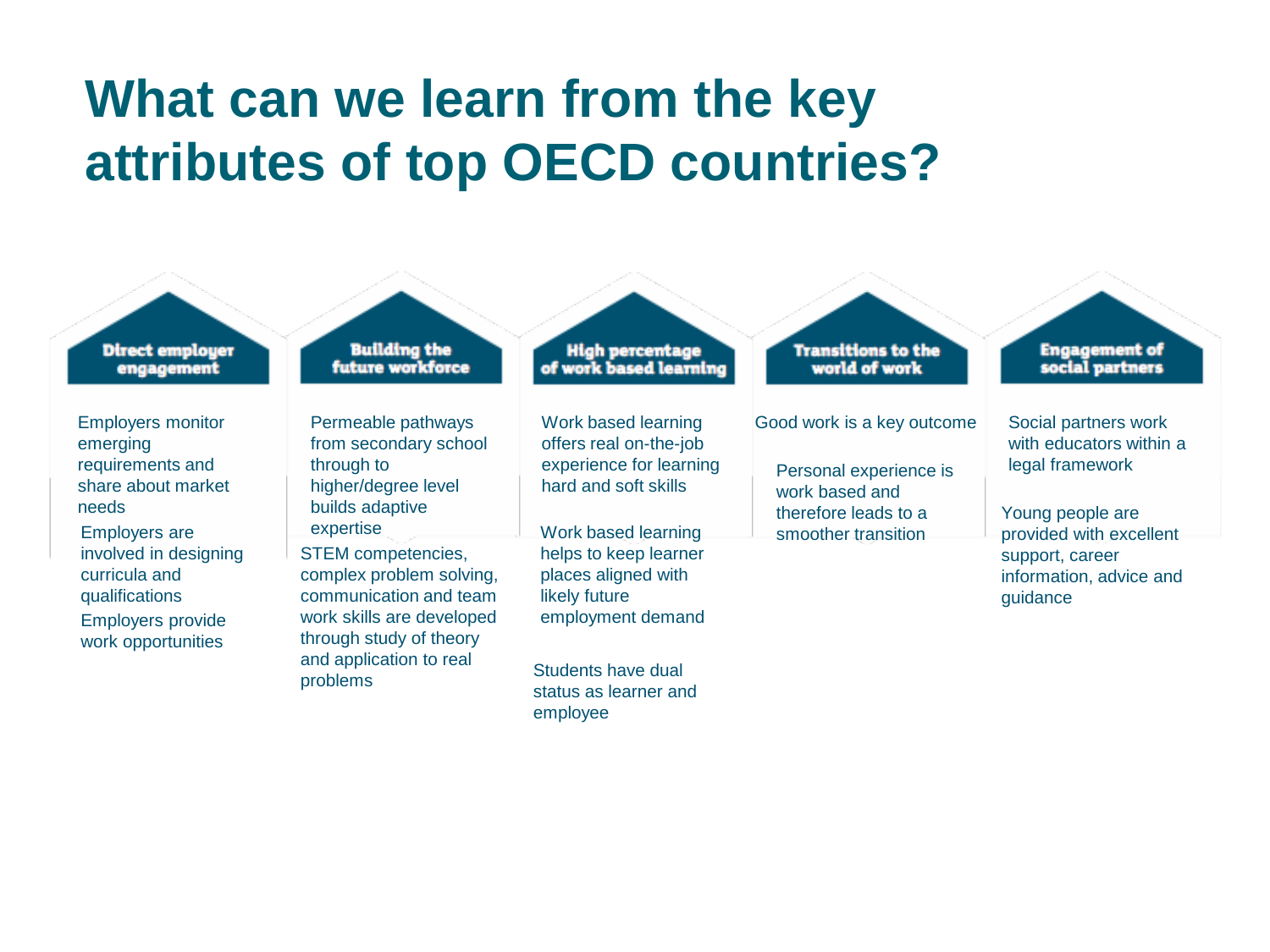### **Skill development** across the work based learning pathway:





Core/Meta

**Skills** 

**Technical/Functional Knowledge** 

Development and reflection of knowledge, and skills, to the level required by the individual to perform their job

**Career Development** & Management Skills

Enables individuals to develop higher level career management skills and develop professionally

#### **Role/Industry Specific Skills**

Acquisition and development of skills that are required for individuals to do their job and progress in their careers, within their chosen industry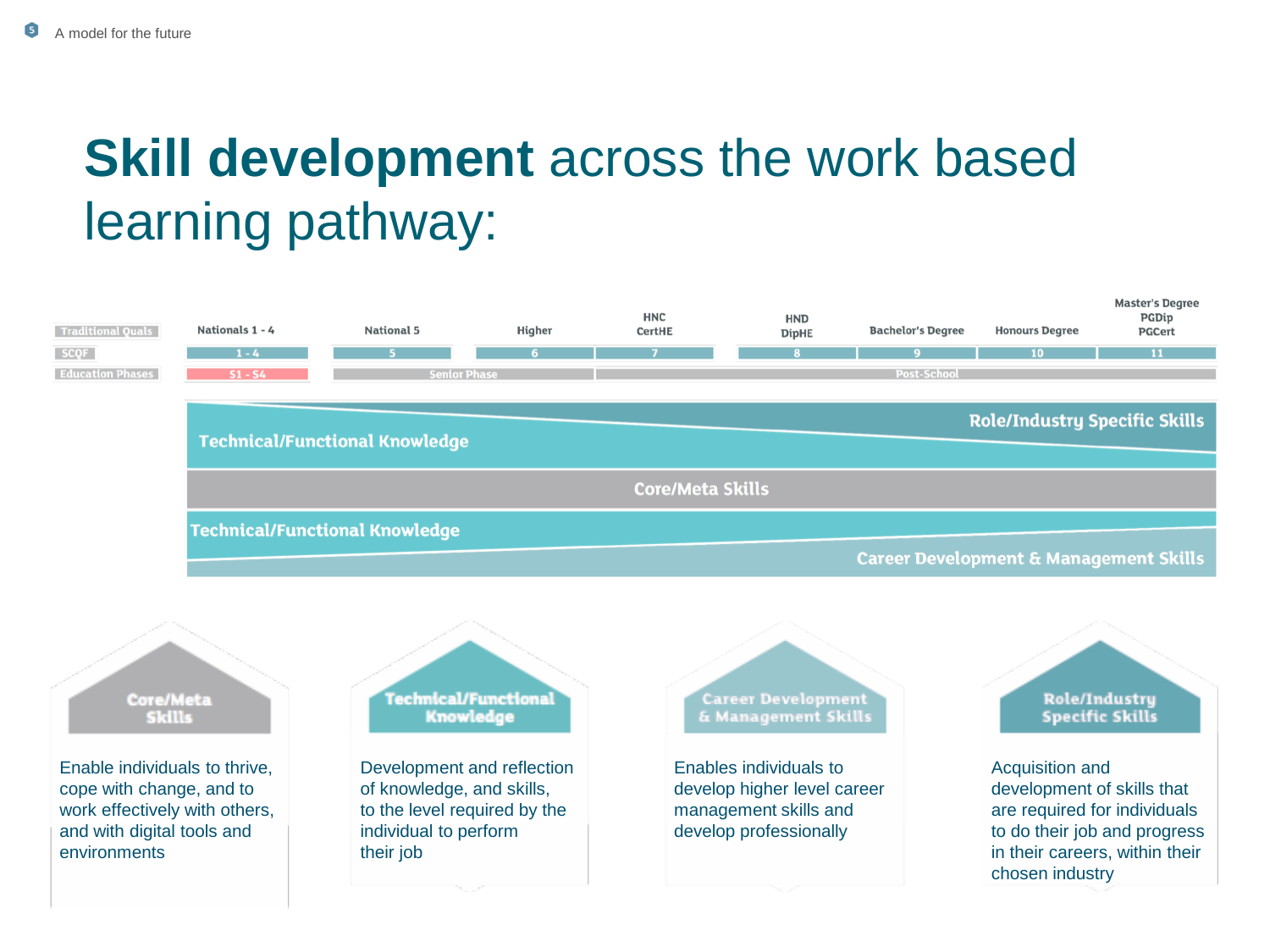### **Key Messages**

#### . **Key Economic and Labour Market Dynamics**

- Scottish economy expecting modest growth but significant change?
	- **Increased demand for higher level skills, increased digital capabilities,** leadership and management
	- Estimates that on average 1/3 of the skill sets required to perform today's jobs will be wholly new by 2020

. . . . . . . .

 $.........$ 

- But care, customer service and skilled trades will still  $=$  30% of all job openings
- In work progression and productivity an increased focus on the workplace?
- Inclusive growth where growth takes place matters as does who benefits  $/$ participates
- Changing demographics and different levels (and patterns) of in-migration ?
- Impact of automation and digital disruption on skills demand the future will be different…